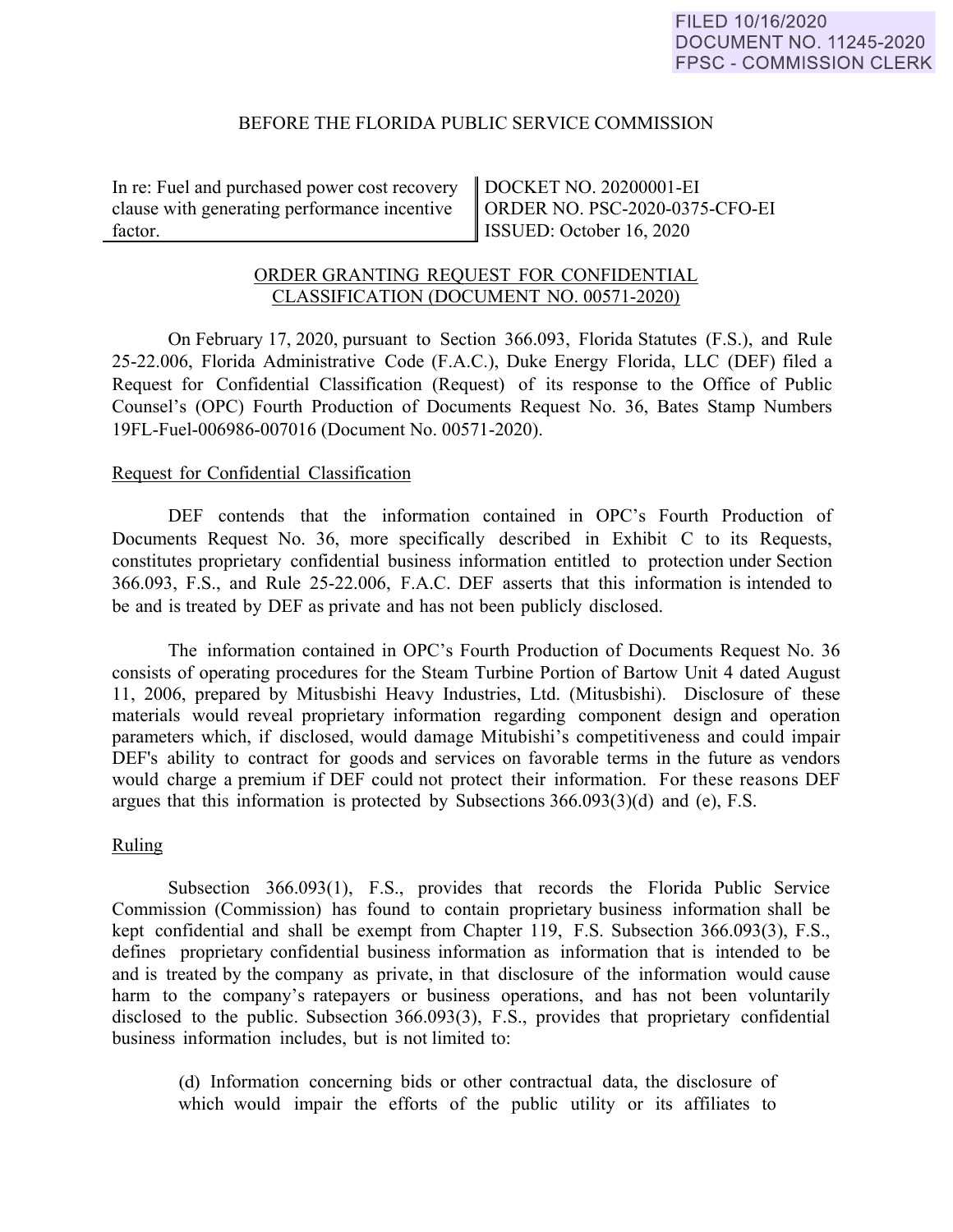contract for goods or services on favorable terms.

(e) Information relating to competitive interests, the disclosure of which would impair the competitive business of the provider of the information.

 Upon review, it appears the information and data provided in this request satisfies the criteria set forth in Subsection 366.093(3), F.S., for classification as proprietary confidential business information. The information relating to the operating parameters appear to be "information concerning bids or other contractual data, the disclosure of which would impair the efforts of the public utility or its affiliates to contract for goods or services on favorable terms" and "information relating to competitive interests, the disclosure of which would impair the competitive business of the provider of the information." Thus the information identified in Document No. 00571-2020 shall be granted confidential classification.

 Pursuant to Subsection 366.093(4), F.S., the information for which confidential classification is granted herein shall remain protected from disclosure for a period of up to 18 months from the date of issuance of this Order. At the conclusion of the 18-month period, the confidential information will no longer be exempt from Subsection 119.07(1), F.S., unless DEF or another affected person shows, and the Commission finds, that the records continue to contain proprietary confidential business information.

Based on the foregoing, it is hereby

ORDERED by Commissioner Andrew Giles Fay, as Prehearing Officer, that Duke Energy Florida, LLC's Request for Confidential Classification of Document No. 00571-2020, is granted, as set forth herein. It is further

ORDERED that the information in Document No. 00571-2020, for which confidential classification has been granted, shall remain protected from disclosure for a period of up to 18 months from the date of issuance of this Order. It is further

 ORDERED that this Order shall be the only notification by the Commission to the parties of the date of declassification of the materials discussed herein.